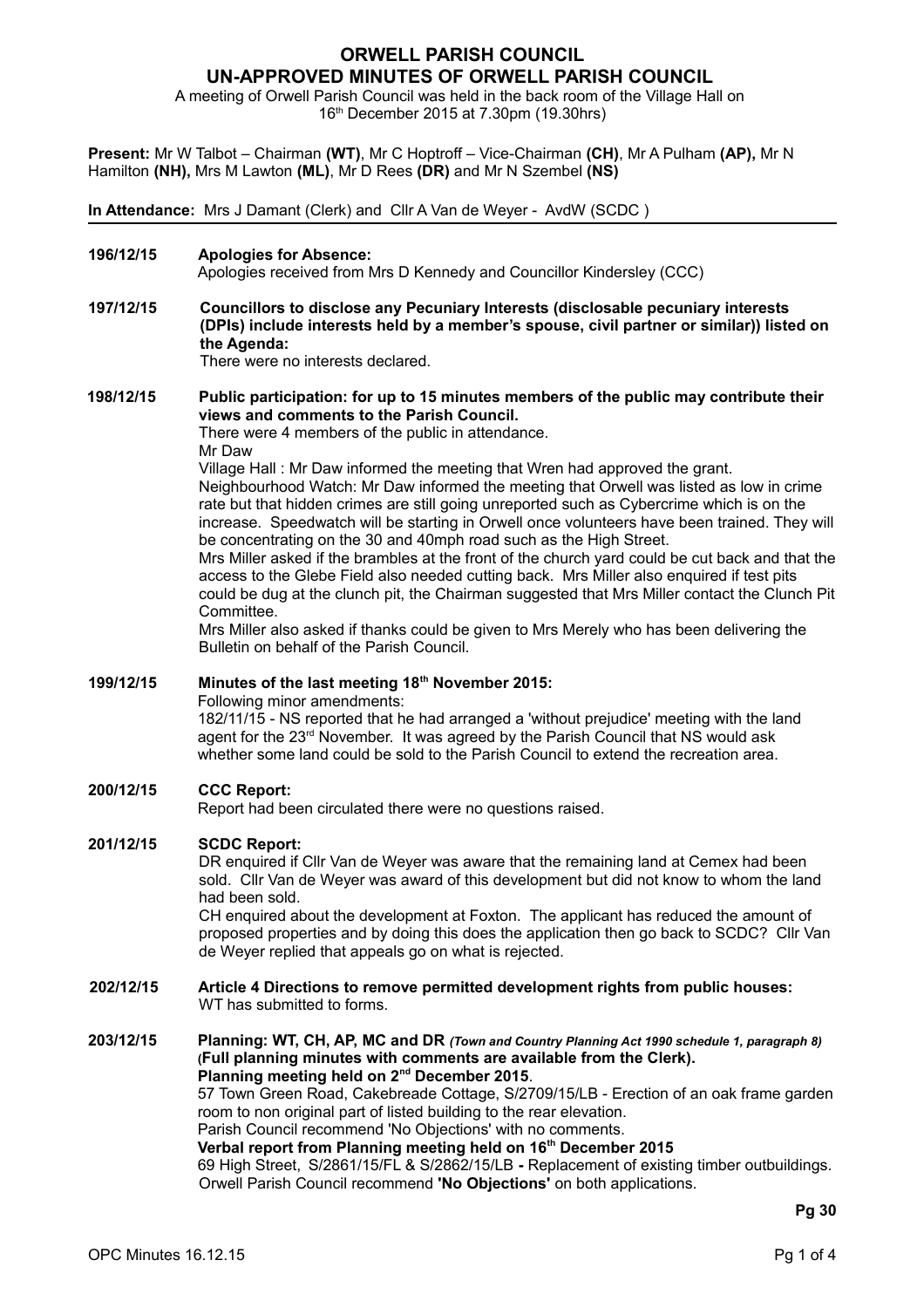**204/12/15 Development Proposal on Hurdleditch Road (next to the primary school)**

CH updated the council. NS and CH met 'without prejudice' the land agent. It was relaid to the land agent that the current parish council owned land for sport and recreation is 1.67 hectares below the minimum required. The land agent requested a return meeting with CH and NS where he conveyed that the landowner would look favourably on discussions to provide land for recreation purposes.

1. Land immediately to the west of the proposed development.

- 2. Alternative site opposite of the proposed development .
- 3. Land on the east side of Leaden Hill.

The Parish Council are looking at about 3 hectares with the land being sold at agricultural prices.

Meetings have been sought 'without prejudice' if the development goes ahead the village would need even more recreation space.

NS reported that Mr Philip Kratz had not yet responded to his email concerning a landscape assessment which would be at a cost of £3,000.00. Clerk will try and contact Mr Kratz.

**Action: Clerk**

DR enquired that it was important to know what grade the land was.

#### **205/12/15 Website:**

The website has now been set up, but it might require a better name.

#### **206/12/15 Financial Matters:**

| 1. Financial Statements for December                                      |   |          |          |                          |                  |
|---------------------------------------------------------------------------|---|----------|----------|--------------------------|------------------|
| 2. Payments and Additional payments for December                          |   |          |          |                          |                  |
| Local Government Act (LGA); Public Health Act (PHA); Open Space Act (OSA) |   |          |          |                          |                  |
| <b>Salaries</b>                                                           |   | £1006.05 | 0        | Dec salary               | LGA 1972 s112    |
| <b>Inland Revenue</b>                                                     |   | £ 202.24 | 0        | Dec PAYE/NI              | LGA 1972 s112    |
| <b>MPC</b>                                                                | £ | 90.00    | $\Omega$ | office rent Dec          | LGA 1972 s111    |
| Herts & Cambs                                                             | £ | 66.00    | 11.00    | Rec Grass cutting        | OSA 1906 s9/10   |
| Herts & Cambs                                                             | £ | 132.00   | 22.00    | BG grass cutting         | OSA 1906 s9/10   |
| <b>Cromwell Fire</b>                                                      | £ | 46.68    | 7.78     | Fire Extinguisher at     | LGA 1972 s113    |
|                                                                           |   |          |          | the pavilion             |                  |
| <b>CWC</b>                                                                |   | £ 103.87 | 0        | Water & Waste            | LGA 1972 s113    |
|                                                                           |   |          |          | for pavilion             |                  |
| Eon                                                                       | £ | 65.74    | 3.13     | Electric for pavilion    | LGA 1972 s113    |
| <b>Hales Printers</b>                                                     | £ | 989.00   | 0        | <b>Bulletin printing</b> | LGA 1972 s144    |
| S Reid                                                                    | £ | 46.99    | 0        | Christmas tree           | S <sub>137</sub> |
| J Damant                                                                  | £ | 8.56     | 0        | Expenses                 | LGA 1972 s113    |
| <b>MPC</b>                                                                | £ | 90.00    | $\Omega$ | Office rent November     | LGA 1972 s111    |
| 3. Deposits:                                                              |   |          |          |                          |                  |

There were no deposits

#### **207/12/15 Village Hall Carpark:**

Concern has been expressed by users of the Village Hall about the lack of lighting in the car park. Clerk has reported this to Mr Paul Quigley (CCC) who is now looking into the matter.

### **208/12/15 Village 'Handyman':**

It was suggested by NS that this is not a option for the Parish Council for this year, but that it could be a possibility for the future. It would involve employing another member of staff to carry out maintenance jobs, this is going to be more important if more responsibility is being handed to the Parish Council from local authorities and if these services are wanted by residents then they may have to be supplied by the Parish Council. AP agreed but also suggested that the caretaker may with to take on other responsibilities. WT will enquire.

**Action: WT**

### **209/12/15 HM Queen's 90th Birthday Celebrations:**

This will be taking place in the summer 2016. It was suggested that there could be a BBQ in the Clunch Pit and that the Parish Council would insure the event. WT will enquire with the Village Show Committee and check with the Clunch Pit regarding their insurance.

#### **Action: WT**

### **210/12/15 TV Licence for Pavilion:**

CH reported this has now been withdrawn and a notice has been put up in the Pavilion stating that there is no facility for a television.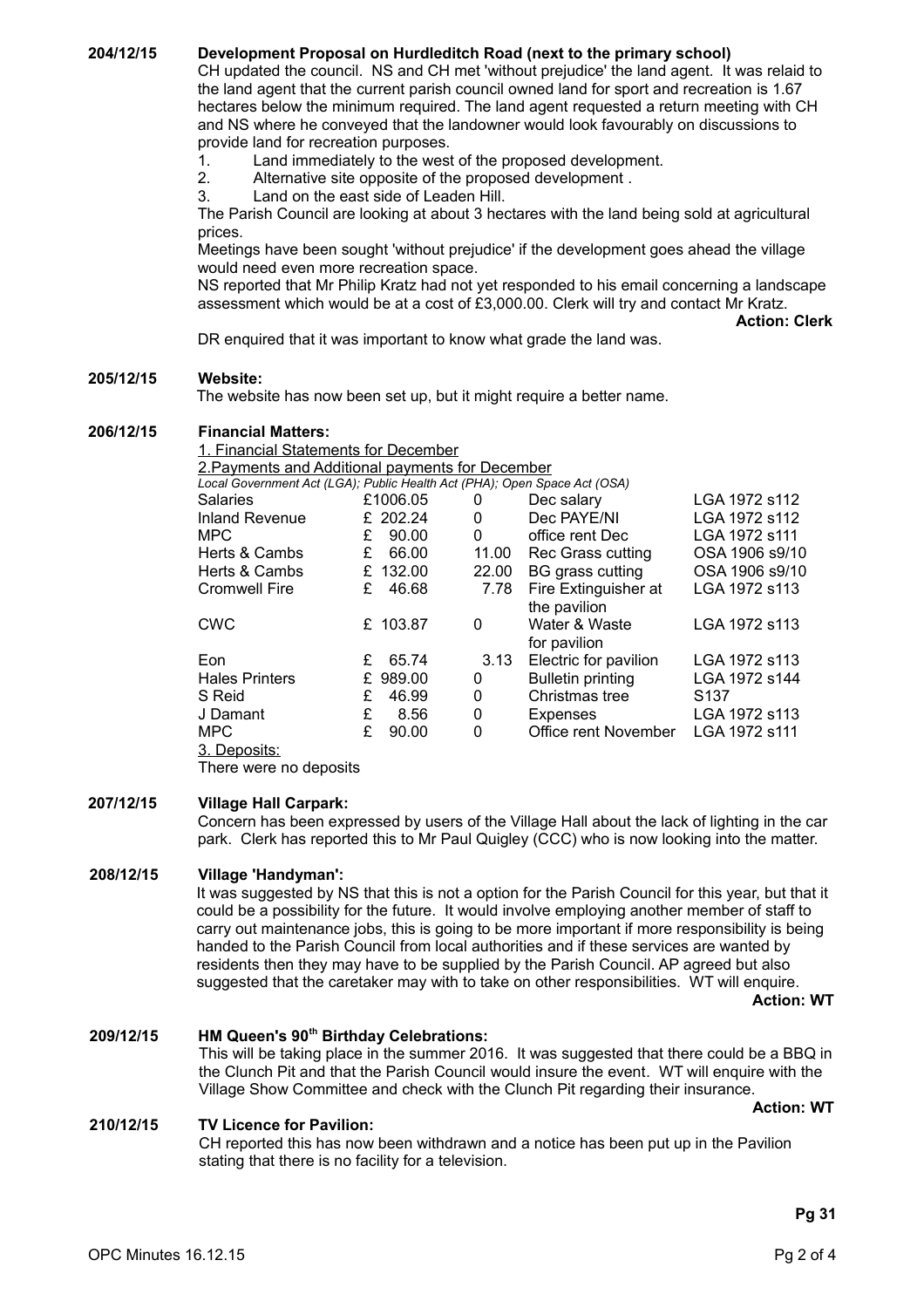## **211/12/15 Bulletin:**

Cost for advertising is currently (per annum) 1/8-page - £20, 1/4 - £40, 1/2 - £80 (although new advertisers are not given the 1/2-page option). Could be increased to 1/8 - £25 and the rest pro rata? Alternatively, could go for £25, £45 and £90.

It was proposed by AP to accept £25,£45 and £90 for advertising space, seconded by CH all agreed. Clerk to notify Mrs Whiteoak. **Action: Clerk Action: Clerk** WT took this opportunity to thank Mr Jerry Burnell for agreeing to be the new Bulletin editor.

### **212/12/15 Precept:**

CH had prepared and circulated various options for the precept. Councillors to look over these documents so that they can be discussed and agreed at the next meeting.

 **Action: All Cllrs**

## **213/12/15 Solar Farm (Community Benefit Money)**

Strategy for development, including village consultation. Nothing to report.

### **214/12/15 Community Grant Request:**

Request from Petersfield Primary School PTA for funds to purchase new books. The accounts were not received in time for this meeting, To be discussed at the next meeting.

### **215/15/15 Recreation Ground:**

- Play equipment monthly inspection – the equipment appears to be in good working order - Quotes for new play equipment – AP is in the progress of organising site meetings and quotations. **Action: AP**

### **216/12/15 Redevelopment of the Recreation Ground:**

NS has spoken to Mr Paddy Ward who has agreed to do a simple plan regarding the Strawberry Field along Fishers Land, which used to be the football pitch, which could be another possible site. There have been no discussion with the landowner it is just to see if it would be possible to re-site a football pitch in this area. Mr Ward would need to obtain a new OS map for this area at a cost of £65.00. It was proposed by WT and seconded by NS that this would be a good idea. NS will inform Mr Ward that he can proceed with gaining the OS map. **Action: NS**

### **217/12/15 Correspondence and Clerk's Report:**

**Boundary Commission for SCDC** – 10 week consultation period from 24<sup>th</sup> November until 1<sup>st</sup> February 2016. It is being proposed that there should be 45 Councillors elected and that wards may be changed, views are being sought on how this can be achieved. There are three criteria which are set out in law:

- Electoral equality each councillor represents roughly the same number of electorates
- The wards should reflect as far as possible, interests and identities of local communities
- Efficient and convenient local government is provided.

**Cambridge and South Cambridgeshire Local Plans** – comments can me made on the proposed modifications and associated sustainability appraisal from 9am 2nd December 2015 to 5pm  $25<sup>th</sup>$  January 2016

## **218/12/15 Village Maintenance:**

Mulberry Tree Pruning and maintenance of wall – Clerk has contacted Justin Wilmott for a quote on the work needed to carry out a full or partial pruning. It was suggested by WT that if the costs were within the Clerk's permit (standing orders), then the Clerk can give the instruction for the work to proceed. Work could not commence until the tree had stopped bleeding. **Action: Clerk**

DR is seeking one further quote for the removal of the Ash Tree on Cross Lane Close, however it appears that the house is being rented and permission is needed by the owners. DR to seek further information. **Action: DR** to seek further information.

### **220/12/15 Speedwatch:**

See item 198/12/15